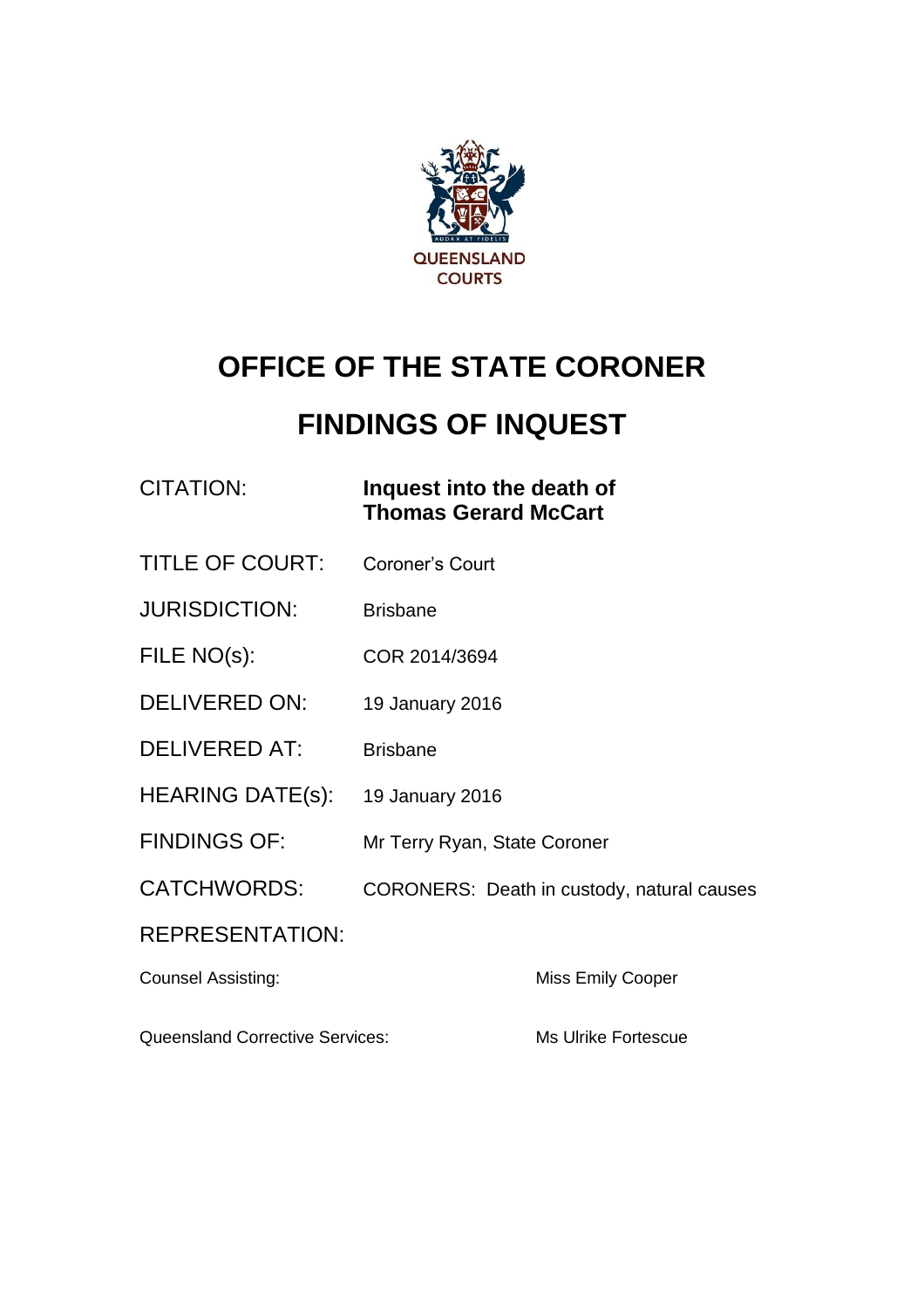### **Table of Contents**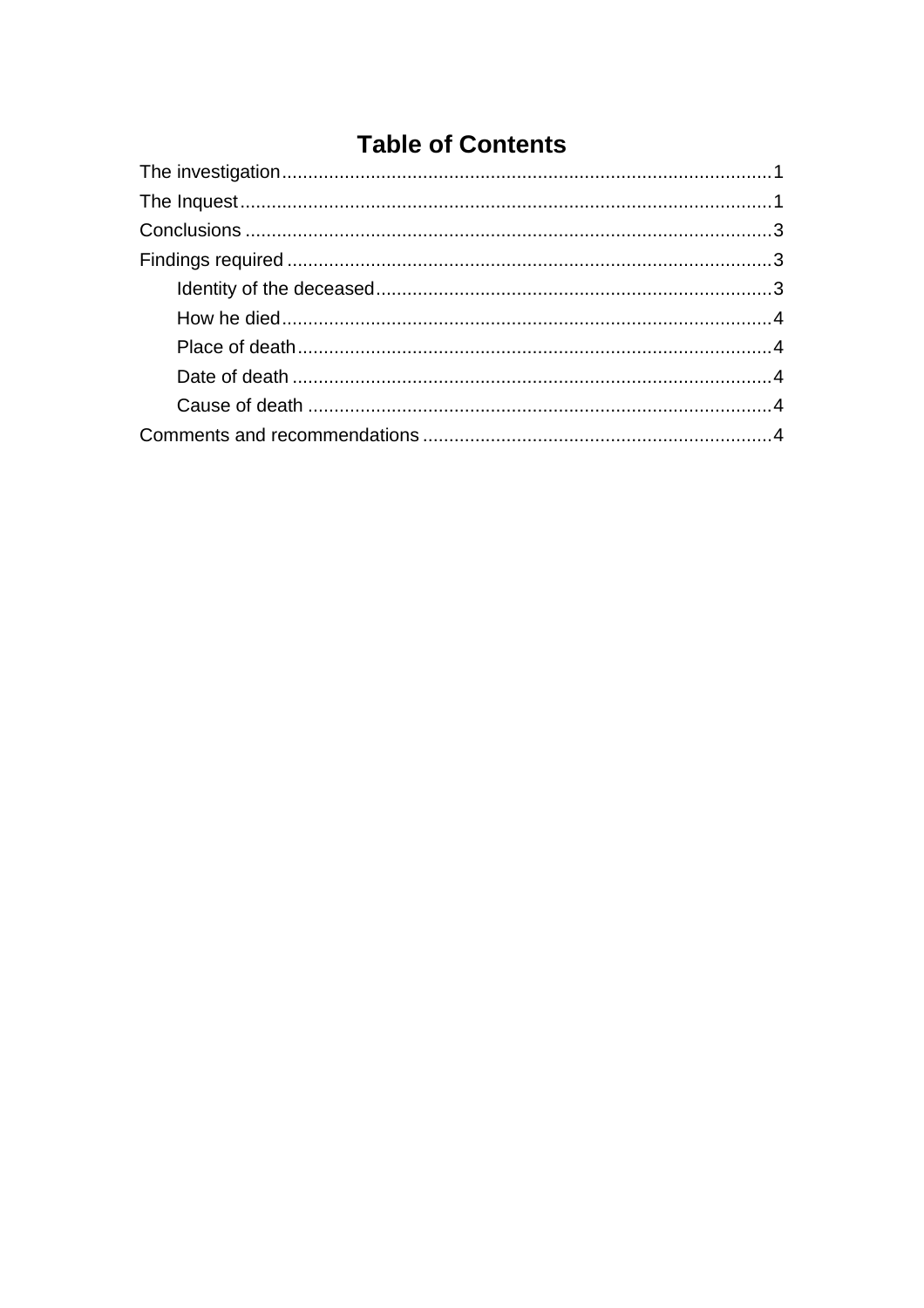#### **Introduction**

- 1. On 17 September 2014, Thomas Gerard McCart, aged 55 years, was transferred from the Arthur Gorrie Correctional Centre (AGCC) and admitted to the Princess Alexandra Hospital (PAH). He was displaying signs of confusion and declining cognition. Tests were conducted which resulted in the finding of a large right frontal brain tumour. He underwent surgery on 25 September 2014, however, his condition continued to decline.
- 2. On 1 October 2014, Mr McCart became unresponsive. On the afternoon of 5 October 2014 he was transferred to the secure palliative care unit. He was pronounced deceased later that night at 10:30pm.

#### <span id="page-2-0"></span>**The investigation**

- 3. An investigation into the circumstances leading Mr McCart's death was conducted by Detective Sergeant Andy Seery from the Queensland Police Service (QPS) Corrective Services Investigation Unit (CSIU).
- 4. Upon being notified of Mr McCart's death, the CSIU attended PAH and AGCC and an investigation ensued. Mr McCart's correctional records and his medical files from AGCC, PAH and also prisons in New South Wales were obtained. The investigation was informed by statements from all relevant custodial officers at AGCC and PAH and a statement from his de facto partner, Joy Boyce. These statements were tendered at the inquest.
- 5. Specialist forensic pathologist, Dr Rohan Samarasinghe, conducted an external autopsy examination, with associated CT scans and a review of records from the PAH. While there was evidence of therapeutic intervention for the brain tumour, no suspicious findings were noted. Dr Samarasinghe recorded the cause of death as:
	- *1(a) Renal cell carcinoma (brain metastasis).*
- 6. At the request of the Office of the State Coroner, Dr Ian Home from the Queensland Health Clinical Forensic Medicine Unit (CFMU) examined the medical records for Mr McCart from the PAH and AGCC and reported on them.
- 7. I am satisfied that the investigation was thoroughly and professionally conducted and that all relevant material was accessed.

#### <span id="page-2-1"></span>**The inquest**

8. As he was in custody when he died an inquest into Mr McCart's death was required by the *Coroners Act 2003.* The inquest was held on 19 January 2016. All of the statements, medical records and material gathered during the investigation was tendered in lieu of any oral testimony and submissions were heard from Counsel Assisting.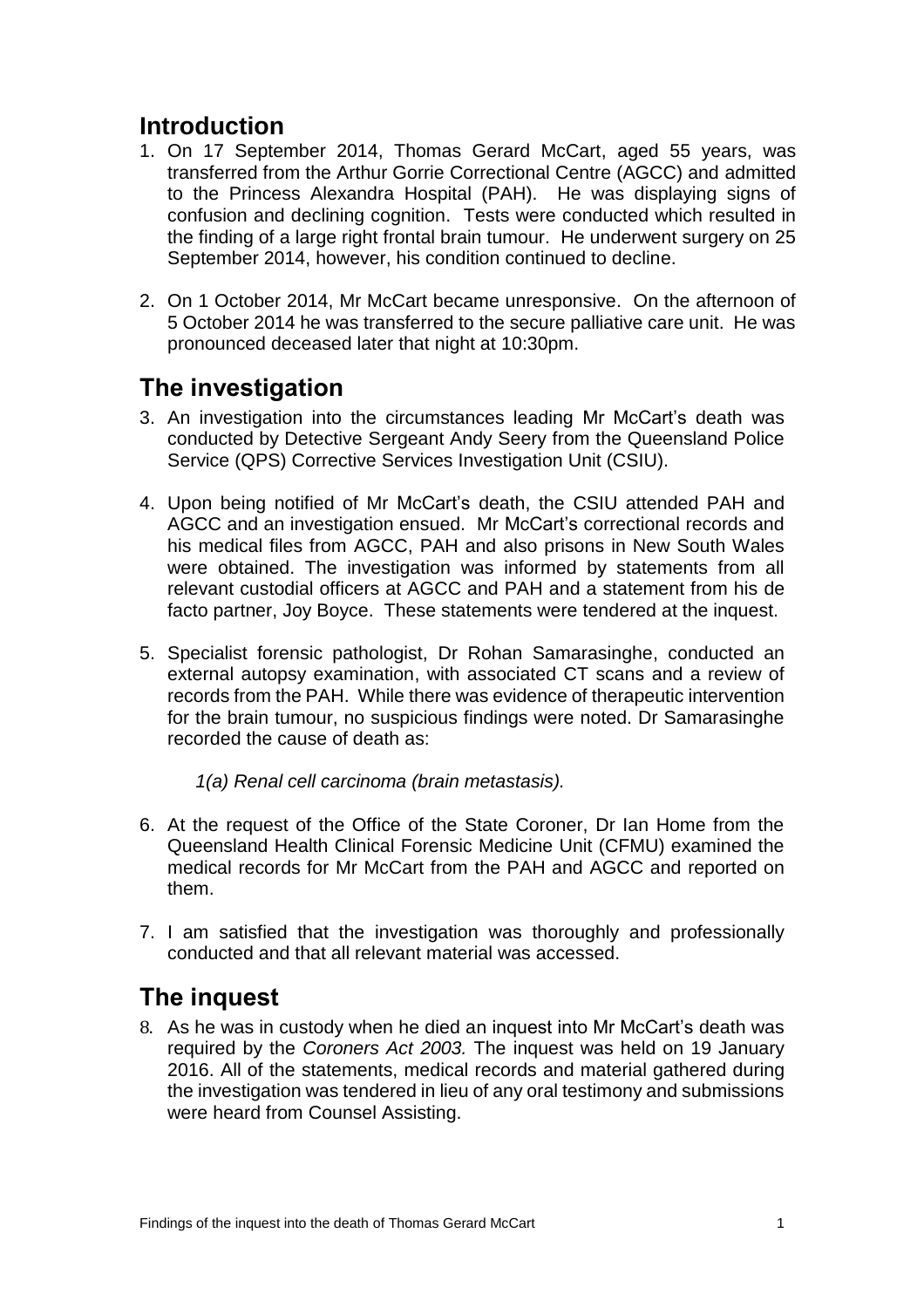### **Circumstances of the death**

- 9. Thomas Gerard McCart was a 55 year old man. He had been on remand since 8 September 2014, after being arrested for disqualified driving, bringing stolen goods into Queensland and offences relating to fraudulent conduct. Those offences related to Mr McCart's de facto partner, Ms Boyce, who resided in New South Wales. Mr McCart was alleged to have stolen a significant sum of money from Ms Boyce.
- 10.Mr McCart was being held on remand until his next court date on 16 September 2014 at the Richlands Magistrates Court. He was held at watch houses at Warwick, Toowoomba and Richlands before being transferred to the AGCC on 16 September 2014.
- 11.Upon his reception to the AGCC, he was medically assessed and noted to be confused and disorientated. It was noted that his mental state had deteriorated somewhat over the previous 24 hours. He was recommended for transfer to the PAH secure unit for further medical examination and assessment.
- 12.Dr Alex Koefman, Senior Neurological Registrar at the PAH was directly involved in Mr McCart's care. Dr Koefman provided a statement to the inquest, which confirmed that Mr McCart underwent an MRI scan on 17 September 2014, which showed a large right frontal tumour. Preparations were then made for surgery. During the interval leading up to surgery Mr McCart suffered a seizure and was subsequently transferred to the ward.
- 13.On 25 September 2014, Mr McCart underwent surgery for a right frontal craniotomy and resection of the tumour. The surgery was performed by Dr Koefman, who reported the procedure to be uncomplicated. The goal of the surgery was to get a diagnosis and reduce the mass effect of the tumour. Dr Koefman reported that the majority of the tumour was removed. However, residual tumour was deliberately left along the midline as there was adjacent eloquent brain.<sup>1</sup>
- 14.Post-operatively, Mr McCart was reported to be well with no neurological deficit. He had a post-operative MRI scan which showed gross resection of the tumour with the small medial residual as expected. He underwent normal post craniotomy convalescence on the ward before being transferred back to the PAH secure unit. His condition, despite the uncomplicated surgery, was still considered to be incurable.
- 15.The Junior House Officer assisting Dr Koefman, Dr Sarah Emmett, confirmed in her statement to the inquest that Mr McCart suffered a seizure a week after the operation. His condition deteriorated significantly after that. The neurological team, in consultation with the medical oncology, radiation oncology and palliative care teams and under the guidance of the Adult

 $\overline{\phantom{a}}$ 

<sup>&</sup>lt;sup>1</sup> Brain areas are defined as being eloquent if injuries to these areas would result in deficits in neurological function.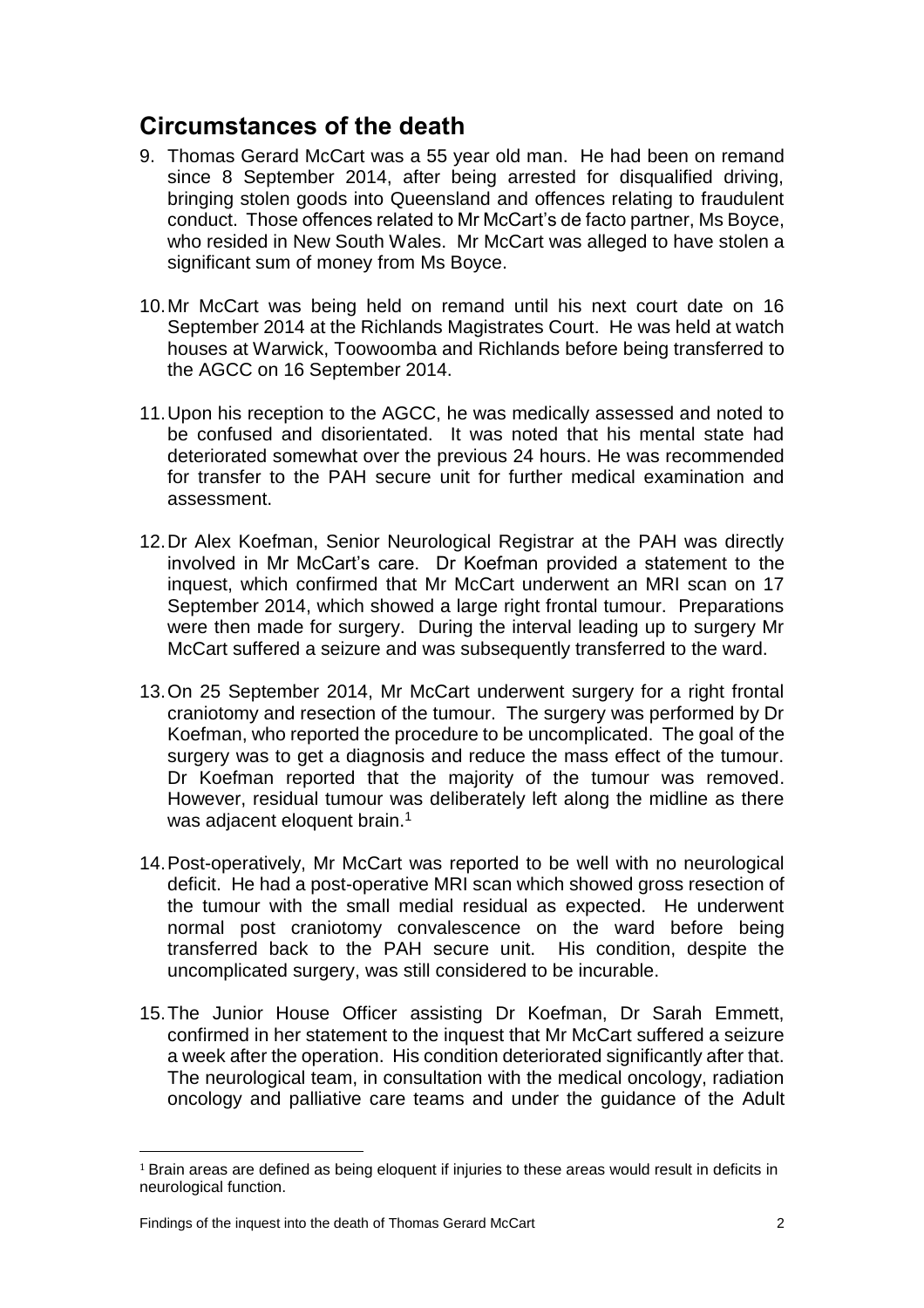Guardian, made the decision for palliation. Mr McCart was pronounced deceased at 10:30pm on 5 October 2014.

- 16.Dr Home's report concluded that Mr McCart had a history of right nephrectomy (kidney removal) in August 2013 for asymptomatic renal cell carcinoma. Dr Home explained that this is the most common primary renal neoplasm with the primary treatment for localised disease being either radical (complete) or partial nephrectomy. At the time of the nephrectomy there was no evidence of disease spread and no tumour recurrence was identified when he had a follow-up CT scan in December 2013.
- 17.Mr McCart had not sought medical investigation of the recent onset headaches he was experiencing before he was arrested. Dr Home said that at the time of his detention, the brain metastasis was advanced and without treatment he would likely have had only weeks to live. Dr Home identified no issues with Mr McCart's care in the lead up to his death. The outcome would have been the same even if his condition had been identified as soon as he was detained.
- 18.Mr McCart's death was the subject of a police investigation. That investigation has been considered by me and I accept that the death was from natural causes with no suspicious circumstances associated with it.

#### <span id="page-4-0"></span>**Conclusions**

- 19.I conclude that Mr McCart died from natural causes. I find that none of the correctional officers or inmates at AGCC or PAH secure unit caused or contributed to his death. I am satisfied that Mr McCart was given appropriate medical care by staff at the AGCC and PAH while he was in custody. His death could not have reasonably been prevented.
- 20.There is no evidence in the records obtained from either Queensland or New South Wales to suggest Mr McCart was suffering from a brain tumour or that he had sought treatment for any symptoms.
- 21.It is a recognised principle that the health care provided to prisoners should not be of a lesser standard than that provided to other members of the community. The evidence tendered at the inquest established the adequacy of the medical care provided to Mr McCart when measured against this benchmark.

#### <span id="page-4-1"></span>**Findings required by s. 45**

22.I am required to find, as far as is possible, the medical cause of death, who the deceased person was and when, where and how he came by his death. After considering all of the evidence I am able to make the following findings:

<span id="page-4-2"></span>**Identity of the deceased** – The deceased person was Thomas Gerard McCart.